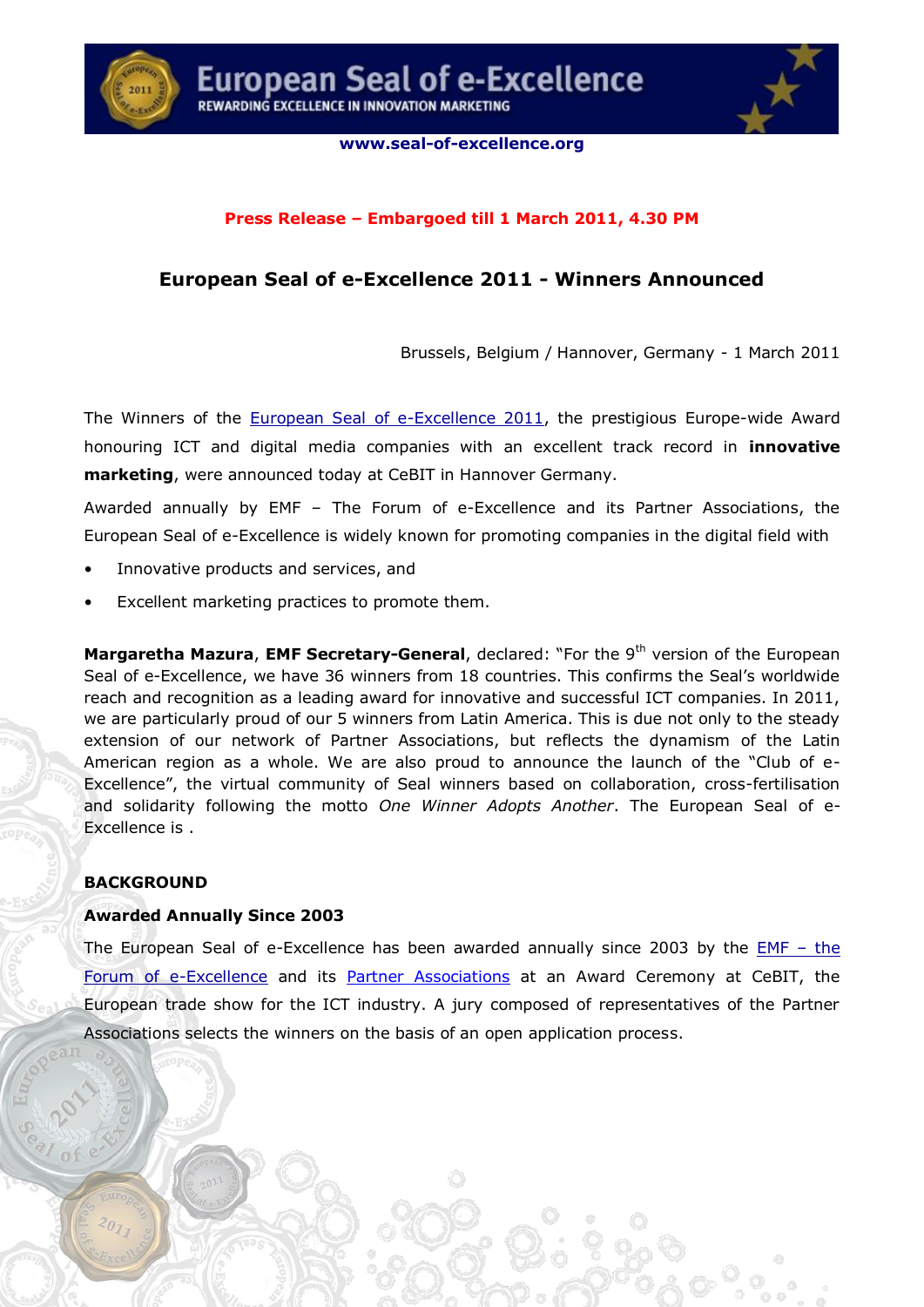



# **Partner Associations**

The Seal is supported by the following partner associations in 22 countries: Agência de Inovação - [Enterprise Europe Network member](http://www.adi.pt/) (Portugal) [Asociacion de Industrias de las Tecnologias Electronicas y de la Informacion del Pais Vasco](http://www.gaia.es/) (Spain) [Asociación National de Empresas de Internet \(](http://www.a-nei.org/)Spain) [Asociación Nacional de Investigación e Innovación](http://www.anii.org.uy/) (Uruguay) [Associação Nacional de Jovens Empresários](http://www.anje.pt/) (Portugal) [Association Multimédia Emploi](http://www.multimedia-jobs.org/) (France) [Associação para Promoção da Excelência do Software Brasileiro](http://www.softex.br/) (Brazil) [Association Suisse des Technologies de l'Information & du Multimedia](http://www.swissmedia.ch/) (Switzerland) [The British Interactive Media Association](http://www.bima.co.uk/) (UK) [Bundesverband Digitale Wirtschaft \(](http://www.bvdw.org/)Germany) [Cámara de empresas software y servicios informáticos, CESSI](http://www.cessi.org.ar/) (Argentina) [Cámara Costarricense de Tecnologías de Información y Comunicación](http://www.camtic.org/) (Costa Rica) [Cámara Nacional de la Industria Electrónica, de Telecomunicaciones y Tecnologías de la Información](http://www.canieti.org/) (Mexico) [Club de Inovación](http://www.clubdeinnovacion.es/) (Spain) [Cluster of Multimedia and Information Systems Association](http://multiklaster.pl/) (Poland) [Digibusiness Finland gathers Finnish companies together for world conquest](http://www.digibusiness.eu/) (Finland) [East of England Multimedia Alliance](http://www.emmauk.com/) (UK) [Enterprise Europe Network Hessen](http://www.een-hessen.de/) (Germany) eMatch - [Increase your opportunities for commercial partnering and innovation projects](http://ematch.eu/) (Norway[\)](http://www.e-match.eu/) EMF - [The Forum of e-Excellence](http://www.emfs.eu/) [Empresas Galegas adicadas a internet e as novas tecnoloxias](http://www.eganet.org/) (Spain) [Franche Comté Interactive](http://www.fc-interactive.org/) (France) **[IKT Norge](http://www.ikt-norge.no/) (Norway)** Infopole - [The network of partners for Information and Communication Systems in Wallonia](http://www.infopole.be/) (Belgium) [Interactive Technology Software & Media Association](http://www.itsmaindia.org/) (India) [International Network for Terminology](http://www.termnet.org/) (Austria) [Kibla Multimedia Center](http://www.kibla.org/) (Slovenia) MATISZ - [Hungarian Association of Content Industry](http://www.matisz.hu/) (Hungary) [MFG Baden-Württemberg, Innovation Agency for ICT and Media](http://www.mfg-innovation.com/) (Germany) No abuse in the Internet - [The Authority in the fight against cyber crime](http://www.naiin.org/) (Germany) [Plataforma Tecnológica Mexicana](http://campaign.r20.constantcontact.com/render?llr=zx6n66dab&v=001laauDGMXfkVeOOdGUf7JzMo3ZBQifnEL5R-uh_8VWtxCOC_xTHrQ5HcMc-XwJNjQfTAJUnlL3_-lLXZoNED4geNh5rCtFofONMMRRezYbTKEQMaYQEYL_z7LR4KVBYHn) (Mexico) [Plugmedia](http://www.plugmedia.be/) (Belgium) Politech Institute - [European Center of Political Technologies \(](http://www.politech-institute.com/)Belgium) [Ruta-N, Portal de Innovación](http://www.rutanmedellin.org/) (Colombia) SEPVE - [Association of Information Technology Companies of Northern Greece](http://www.sepve.org.gr/) (Greece) [Software y Servicios Chile](http://www.gechs.cl/) (Chile) [Technologies Wallonnes de l'Image, du Son et du Texte](http://www.twist-cluster.com/) (Belgium) VITE - [network and information plattform for IT-companies, R&D and educational institutions](http://www.vite.at/) (Austria) [Welcoming Arguments Visualization to Europe](http://www.wavedebate.eu/) (Belgium) [The West Midlands ICT Cluster](http://www.wmictcluster.org/) (UK)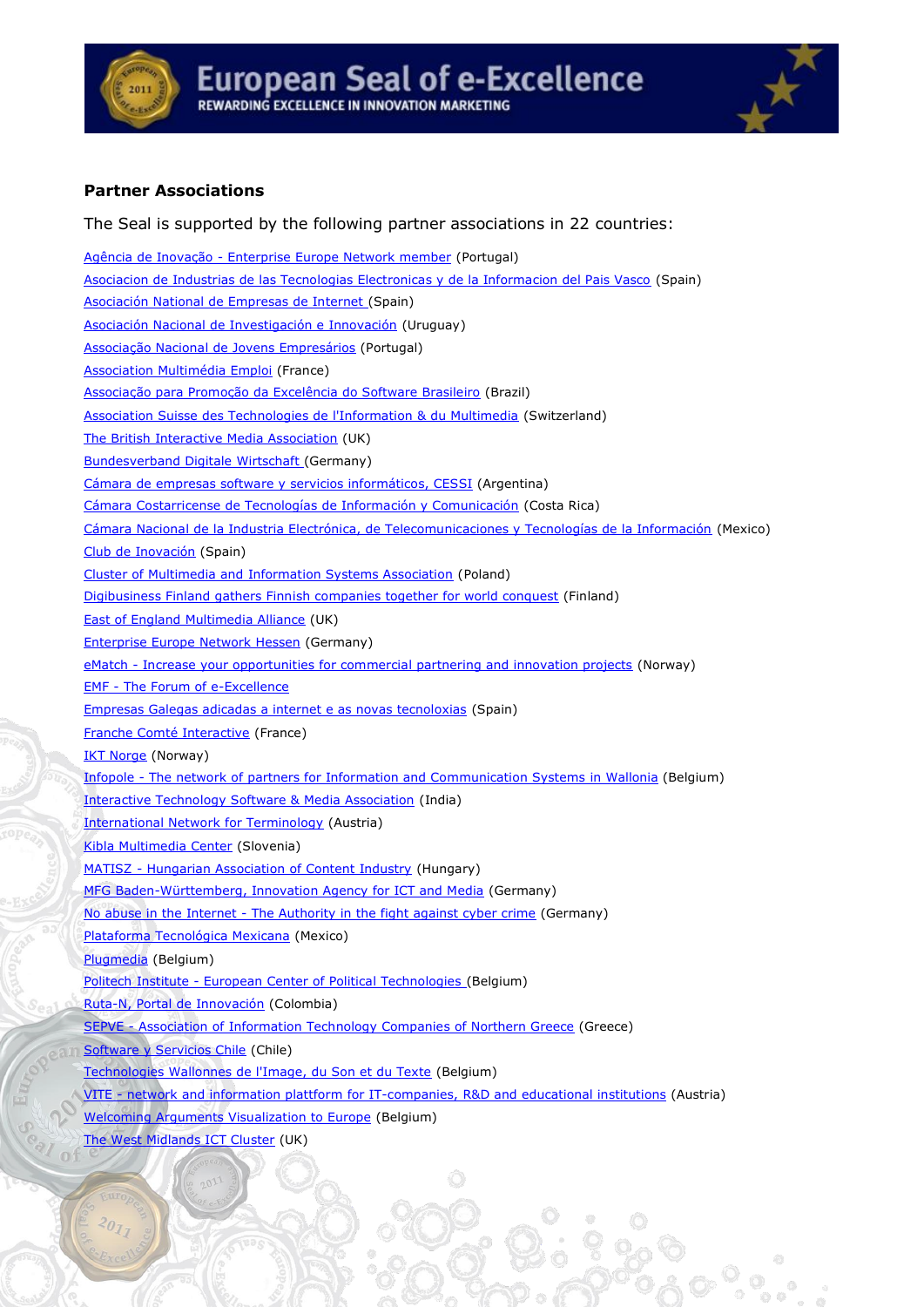



### **Sponsors**

EMF and its Partner Associations would like to thank their sponsors:

[Deutsche Messe](http://www.messe.de/homepage_e)[/CeBIT](http://www.cebit.com/) for hosting the Seal Award Ceremony;

[Digital Tender](http://www.digitaltender.com/en/index.html) for facilitating the online application and winner designation process;

[The Bayard Partnership](http://www.bayardpartnership.com/) for sponsoring the Seal trophies;

[Umbriasoft](http://www.umbriasoft.net/) for hosting the Seal reception at CeBIT;

[Viking River](http://www.vikingrivercruises.com/) Cruises for its support of the [www.seal-of-excellence.org](http://www.seal-of-excellence.org/) website.

### **For more information** – please contact:

IDOIA BUSTINDUY PR Coordinator EMF 55, rue Hector Denis B-1050 Brussels Tel: +32 2 219 03 05 [idoia@emfs.eu](mailto:idoia@emfs.eu) [www.seal-of-excellence.org](http://www.seal-of-excellence.org/)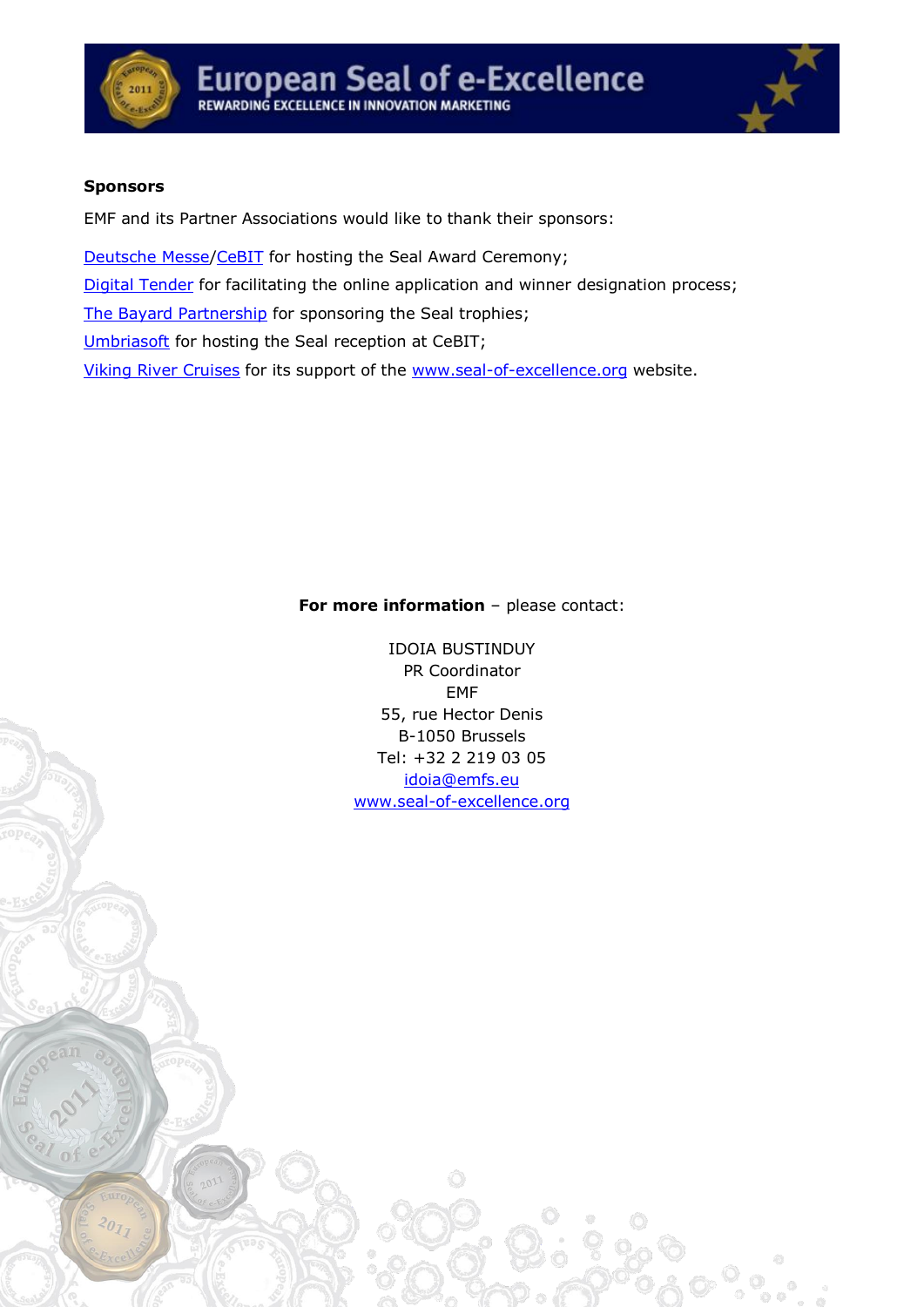

# **List of Winners**

#### **Platinum**

[Ameise Editora](http://www.ameiseonline.org/) Portugal [B.U.T](http://www.but.be/) Belgium **[Bitext Innovations](http://www.bitext.com/)** Spain [Cinetis](http://www.cinetis.ch/) Switzerland [Egyszervolt.hu](http://www.egyszervolt.hu/) Hungary [IMASTE](http://www.imaste-ips.com/) Spain [Neuromarketing](http://www.neuromarketing.org.mx/) Mexico [VIDAVO](http://www.vidavo.gr/) Greece

#### **Gold**

[G&L Group](http://www.gylgroup.com/) Argentina [RichCast](http://www.richcast.eu/) Belgium [InterConsultingBulgaria](http://www.icb.bg/) Bulgaria [Adobe Scene7](http://www.scene7.de/) Germany [digital publishing](http://www.clt-net.com/) Germany **[Hedz Hungary](http://www.hedz.eu/)** Hungary [Balazs-Diak](http://www.idoctum.hu/) Hungary [Soft Economy](http://www.umbriasoft.net/) Italy [Wordbee](http://www.wordbee.com/) Luxembourg [TR Associates](http://tr-associates.webs.com/) Malta [Norse Solutions](http://www.norse-solutions.com/) Norway [eRevMax](http://www.ratetiger.com/) United Kingdom [VASCO Data Security](http://www.vasco.com/) Belgium

#### **Silver**

[ACCURO](http://www.accuro.com/) Belgium [Anboto Europe](http://www.anbotogroup.com/) Spain [apprupt](http://www.apprupt.com/) Germany [Clic and Cash](http://www.clic-and-cash.com/) Switzerland [Hexacta](http://www.hexacta.com/) Argentina [LetterGen](http://www.lettergen.com/) Belgium [Lingosaur](http://www.lingosaur.com/) Finland [Musala Soft](http://www.musala.com/) Bulgaria [Nemzeti Tankonyvkiado](http://www.ntk.hu/) Hungary [Quicksite](http://www.quicksite.ch/) Switzerland [QUISMA](http://www.quisma.com/) Germany [SmartSoft](http://www.smartsoftint.com/) Costa Rica [Soluciones Tecnologicas](http://www.st-mx.com/) Mexico [TOPEX](http://www.topex.ro/) Romania

[plista](http://www.plista.com/) Germany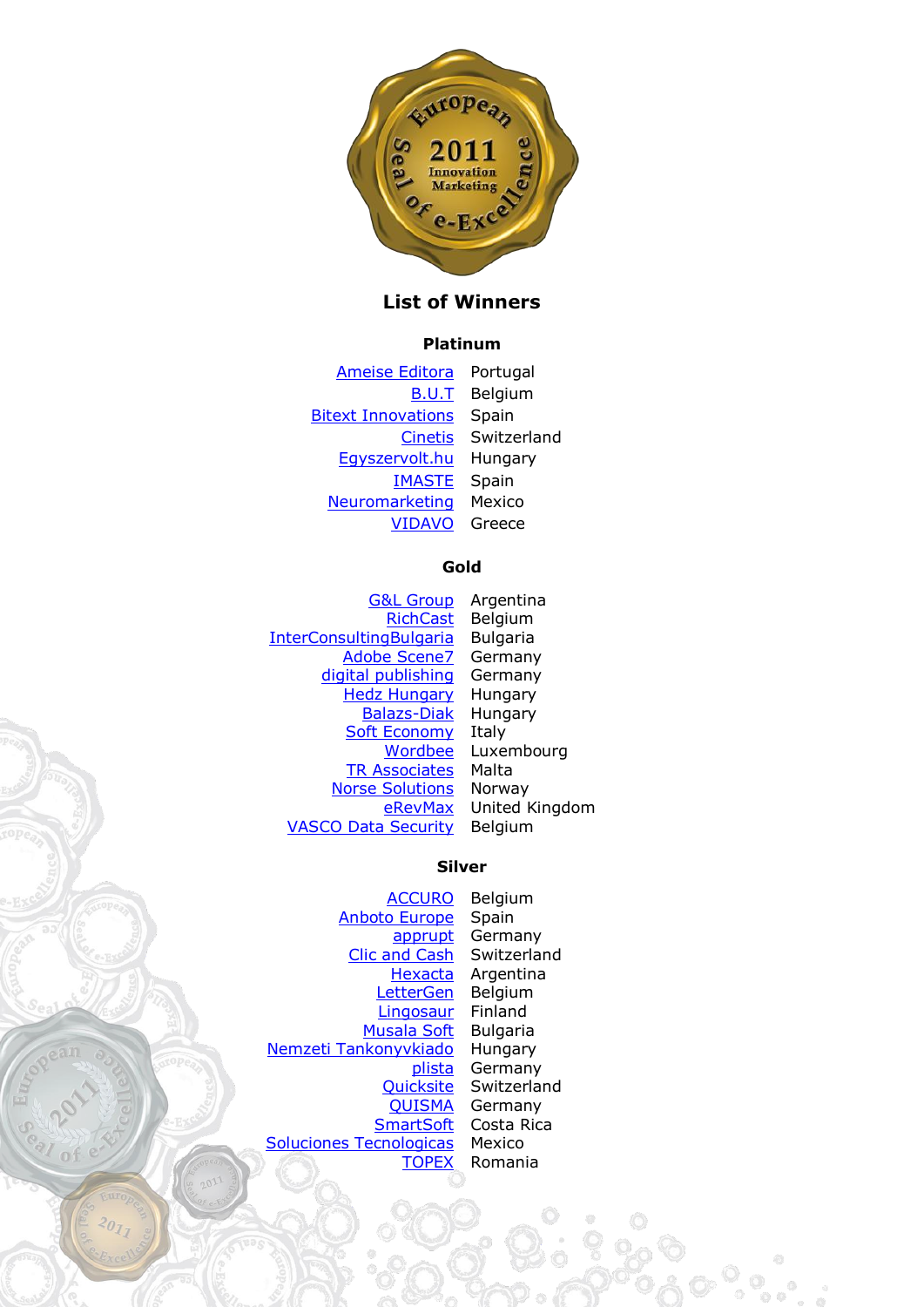



# **QUOTATIONS**

# **PLATINUM WINNERS**

#### **Dr. Jaime Romano Micha, CEO of Neuromarketing**

"Neuromarketing SA de CV is very proud to receive the Platinum European Seal of e-Excellence 2011. We started out as a Neuroscience Research Laboratory with the intention of enhancing understanding of the underlying brain mechanisms related to learning and decision making. We evolved into a research lead consultancy company focusing on the application of Neurophysiological and cognitive sciences in order to improve the understanding of customers' decision making processes. The blend of Medicine, Psychology, Science and Quatitative mathematics is new to Marketing and is beginning to revolutionise the way marketeers communicate and interact with their customers. Neuromarketing SA de CV is composed of a diverse group of very talented professionals from the fields of neurophysiology, psychology, marketing, consumer research, mathematics, communications, strategy, planning and organization consultants. Our goal is to become International leaders in the field of predictive consumer behaviour. Our clients are typically large multinational companies searching for something which gives them the competitive edge, companies which are used to being pioneers in their fields of expertise."

### **Ms. Ana Bela Nogueira, CEO of Ameise Editora**

"We are very happy and really proud of winning the prestigious European Seal of e-Excellence Platinum Award. This is a very special occasion and it means a great deal for us. It is recognition and the result of years of hard work and believing in what we do. We are now even more encouraged, motivated and inspired to continue to do more and better."

### **Ms. Markela Psymarnou, Managing Director of Vidavo**

"Vidavo is a highly specialized e-service provider in the health sector. During its course of commercial deployment, Vidavo has been early and repeatedly recognized for its scientific competence and technological excellence. This reward of innovative marketing efforts will be an additional motive to further enhance our efforts on creatively reaching out for wider markets."

# **Mr. Marc Wauters, CEO of BUT**

"B.U.T is proud to be awarded a Platinum Seal of e-Excellence for our Shellfish tool. We see it as a recognition of our efforts in facilitating the creation of multilingual multimedia and elearning content, to the benefit of our internationally operating customers."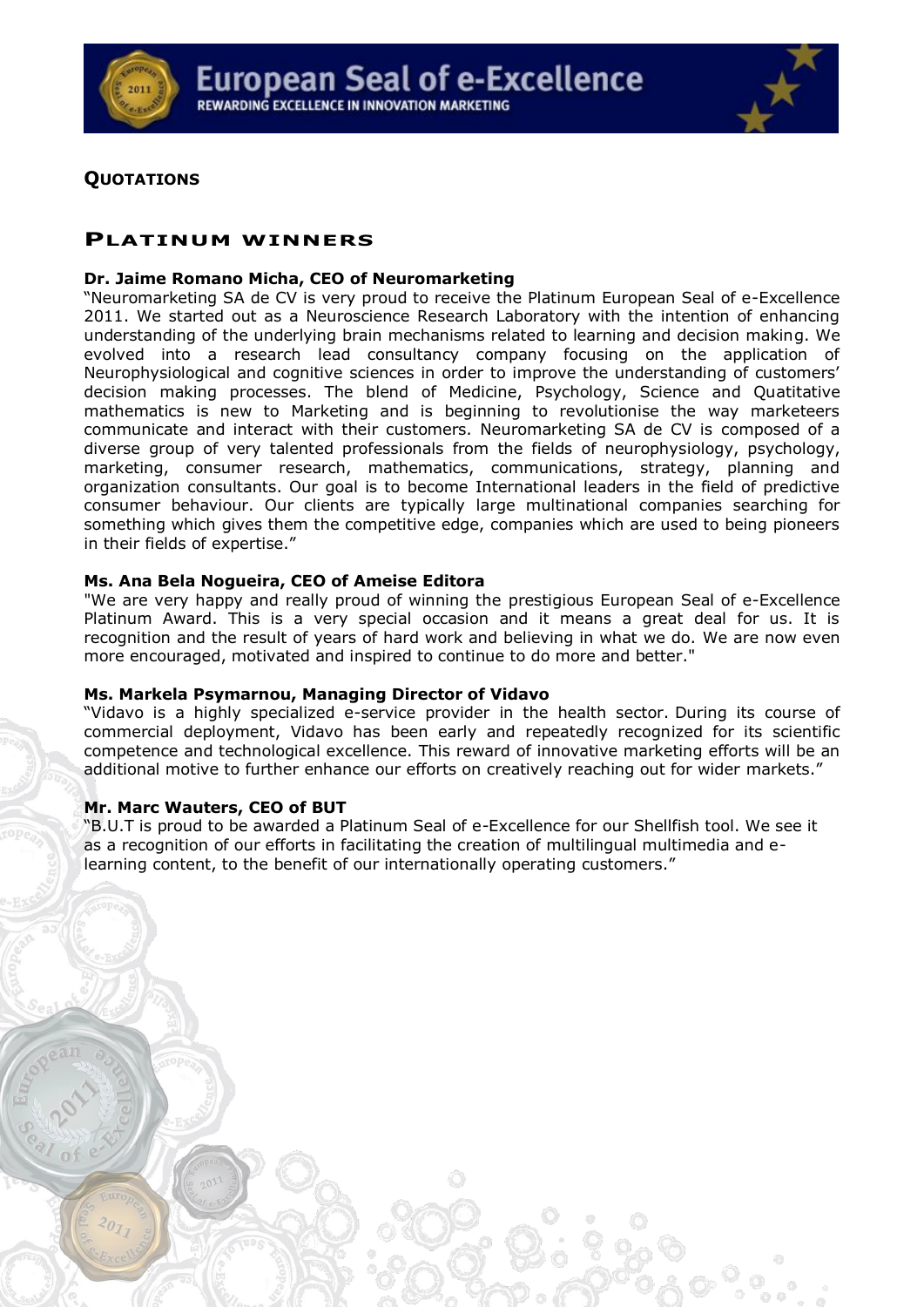



# **GOLD WINNERS**

#### **Dott.re Luciano Loschi, CEO of Soft Economy (UmbriaSoft)**

"We are honored to have won the European Seal of e-Excellence, an ambitious and prestigious Award, which allows us to be Partner of the EMF (European Multimedia Forum). For my company, Soft Economy Scarl, is a significant achievement and a valuable recognition of our work in promoting the excellence of our Region: Umbria, "the Green Heart of Italy". Our philosophy is "Quality" achieved by Soft Economy through the combination and integration of local resources of excellence with innovative communications technology. We want to ensure an integrated and customized service to assist tourist companies in Umbria and create a quality tourist offer that allows to the tourists a direct contact with the excellence of the territory. Thanks to the European Seal of e-Excellence we will be able to promote with our portal www.umbriasoft.net a positive and quality image of our work at international level. This is a great motivation to improve and enhance our services by ensuring an excellent tourist offer that highlights the many beauties of Umbria and of Italy. We believe that a quality food product communicates taste, flavor, emotion, tradition, culture and creates value in a territory. Here lies the development opportunities generated by food and wine tourism pursued by Soft Economy Scarl in sustainable and responsible way."

#### **Mr. János Balázs, Comany Owner of Balazs – Diak**

"We are very happy to win the Gold Seal in 2010. For us this means that all energy invested in marketing and promotion worth the effort and also that even a family based SME from Central Europe can achieve international recognition. We are very proud of our interactive educational software especially because this is not the first international award we have won recently."

#### **Mr. Sándor Fejes, Ph.D., CEO of HEDZ Hungary**

"Our next generation transport ticketing solution, iziSHOP eTicket introduces new horizons in public transport and a new kind of user experience that enables passengers to purchase tickets and passes through their mobile phones or the internet and use their mobile phones or even picture ID's as tickets for their trips. We are proud to receive this prestigious award, which provides us further motivation to make our innovative ticketing systems available for the public throughout Europe."

#### **Mr. Arne Peder Blix, President & CEO of Norse Solutions**

"Norse Solutions has since 2002 improved and expanded our comprehensive web-based software with a continuous focus on quality and precision. We aim to deliver the best and most comprehensive software and service for the efficient administration, accounting and disclosure of share-based payment programs. Norse Options™ has proven itself as the preferred IFRS-2 compliant software for SMEs, global corporations and large banks in its market. We are very proud and honored to have been awarded the European Seal of E-Excellence in Gold for the second consecutive year."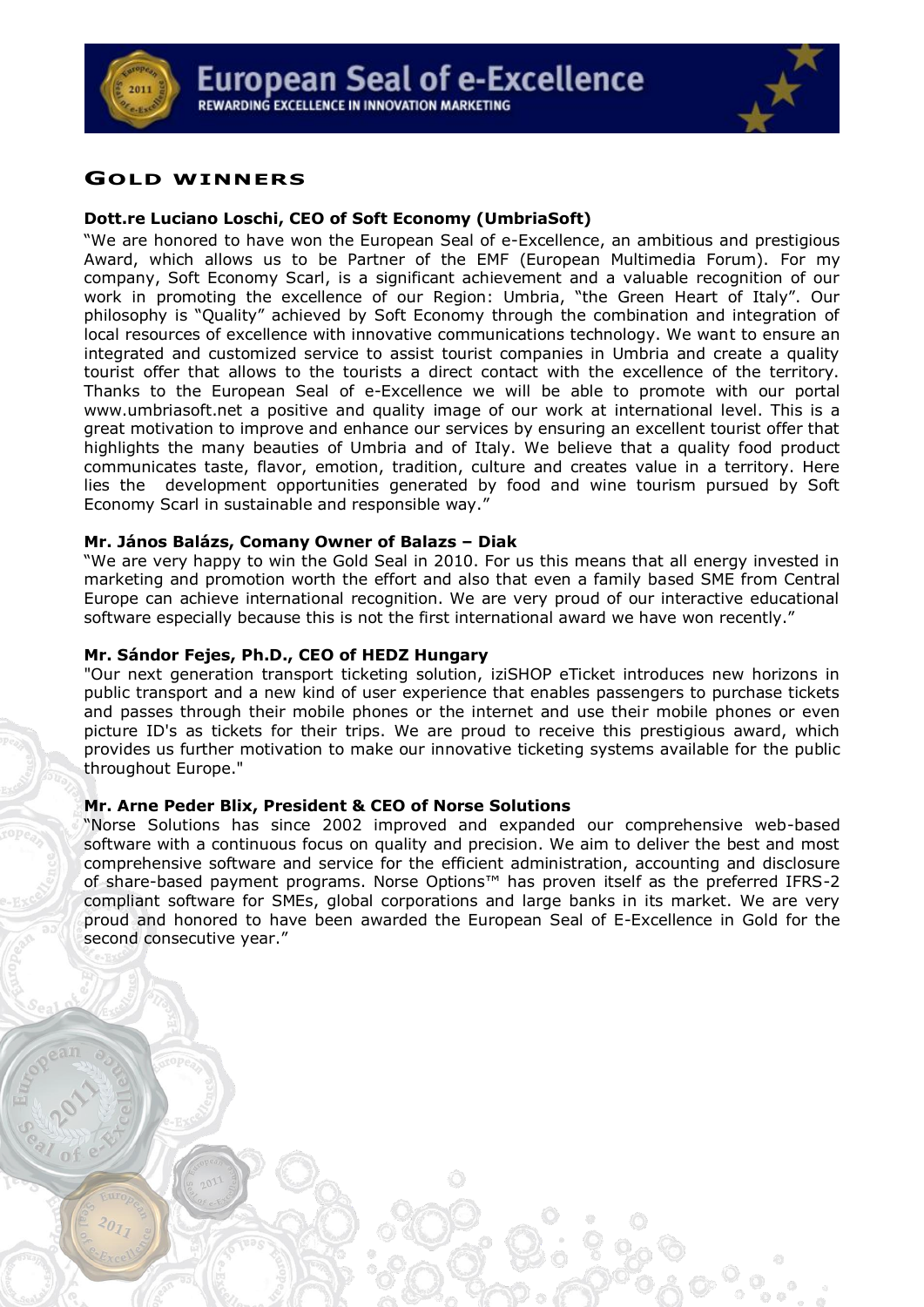

# **SILVER WINNERS**

### **Mr. Rolf Van Wanrooy, CEO of LetterGen**

"The Seal of E-excellence award is an outstanding recognition for our constant drive to make innovative products. The LetterSigner, our award winning application, combines the ceremonial aspect of manual signing with the digital signature (incl. PKI) resulting in a unique combination of both worlds. "

### **Mr. Mikko Tihveräinen, CEO & Co-Founder of Contatum Lingosaur**

"I would like to express our greatest gratitude for being rewarded with the Seal of European e-Excellence Award. Lingosaur Online Translation Agency represents the latest technological response to the elevated need for global communication in the field of human based language technologies. The Seal Award is an outstanding recognition of the success of our endeavour. The winning drives us to fulfill our responsibility in developing our services even further to meet the needs of our clients."

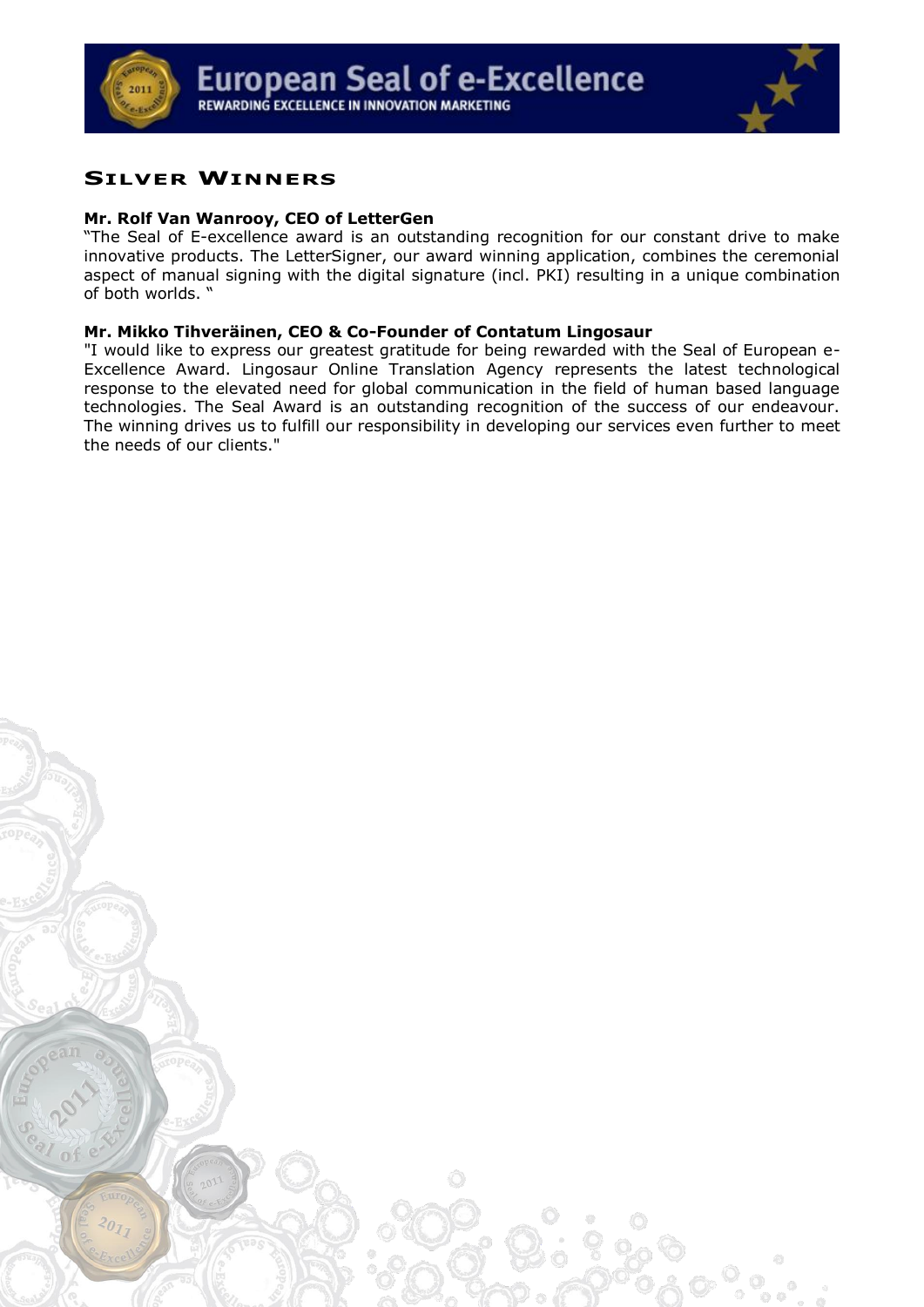

# **WINNERS PRESS CONTACTS**

# **PLATINUM WINNERS**

### **VIDAVO**

Ms. Markela Psymarnou Managing Director Tel: +30 2311 999955 [corporate@vidavo.gr](mailto:corporate@vidavo.gr)

# **GOLD WINNERS**

# **Balazs –Diak**

Mr. Réka Bori Tel: +36 20 3665657 [idoctum@taneszkoz.hu](mailto:idoctum@taneszkoz.hu) skype: idoctum

# **digital publishing**

Ms. Tanja Heinlein Public Relations Tel: +49 89 74 74 82 46 [t.heinlein@digitalpublishing.de](mailto:t.heinlein@digitalpublishing.de)

#### **HEDZ Hungary**

Ms. Emilia Orosz Tel: +36 62 54 04 54 [orosz@hedz.hu](mailto:orosz@hedz.hu)

# **INTERCONSULT Bulgaria Ltd.**

Ms. Christiana Daneva EU Projects and Marketing Expert Tel: +359 2 812 92 33 [christiana.daneva@icb.bg](mailto:christiana.daneva@icb.bg)

# **Norse Solutions**

Ms. Arne Peder Blix President & CEO [apb@norse-solutions.com](mailto:apb@norse-solutions.com) Tel: +47 67 53 29 40

#### **Soft Economy Scarl**

Luciano Loschi CEO Mob: +39 3936622189 Tel: +39 0742 24461 [info@umbriasoft.net](mailto:info@umbriasoft.net)